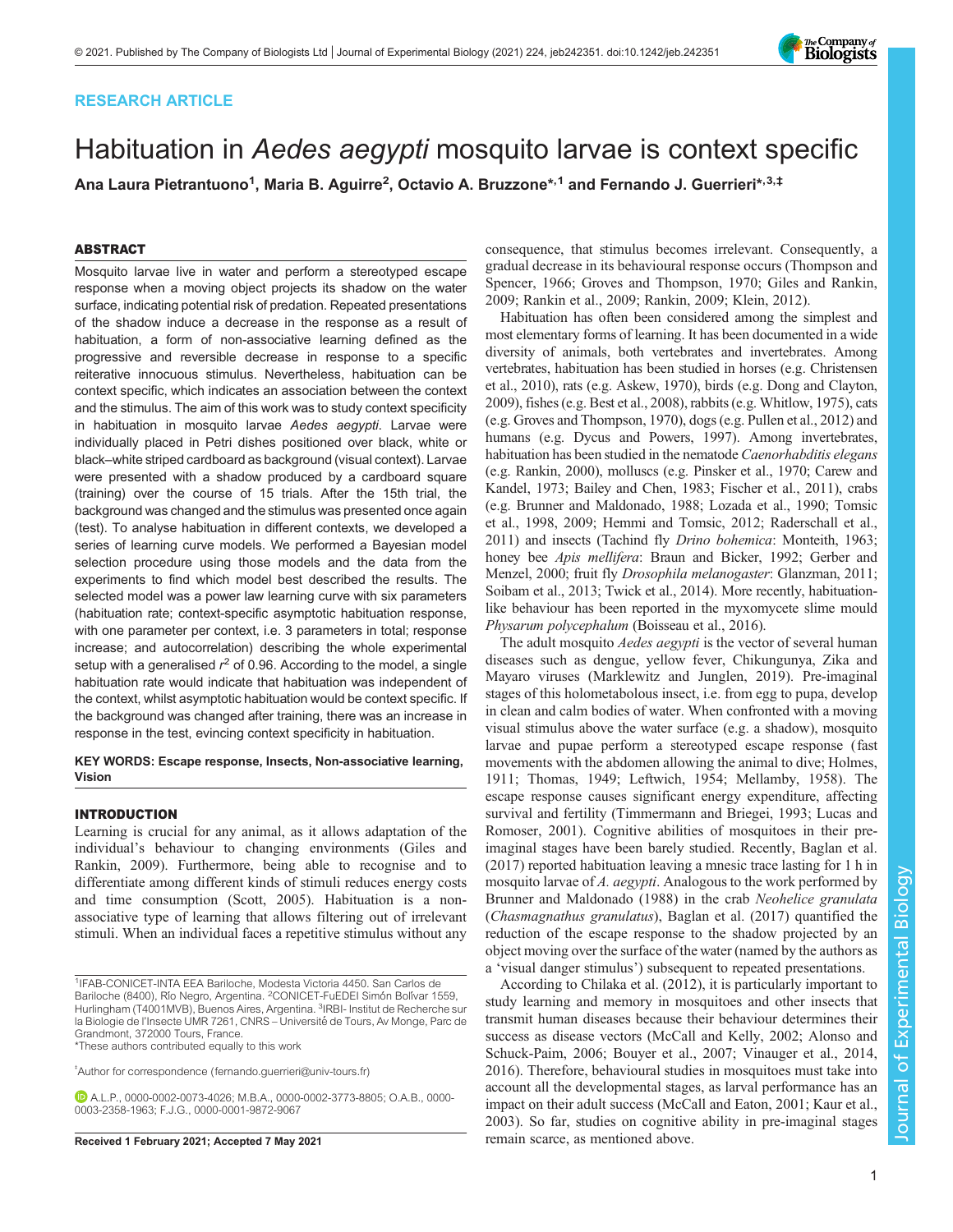Habituation is traditionally understood as a non-associative form of learning. However, during habituation, animals can integrate other stimuli constantly present in their environment. Those stimuli are together known as the context, i.e. the surrounding conditions where learning takes place ([Myers and Gluck, 1994\)](#page-7-0). Contextual stimuli can be associated with habituation stimuli. When such an association exists, it determines the contextual specificity of habituation. Context dependency in habituation was demonstrated in the nematode C. elegans [\(Rankin et al., 1990;](#page-7-0) [Bernhard and van der Kooy, 2000](#page-6-0); [Rankin, 2000](#page-7-0)) and in the sea-hare *Aplysia californica* [\(Pinsker et al.,](#page-7-0) [1970;](#page-7-0) [Carew and Kandel, 1973](#page-6-0)). In the crab N. granulata, it was shown that when the context was changed, habituation to a shadow passing over the crab was reversed [\(Hermitte et al., 1999](#page-6-0)).

The fact that context dependency of habituation has been observed in diverse organisms led us to hypothesise that this is a generalised phenomenon. Consequently, we asked whether habituation in the larvae of A. aegypti was context-dependent as well.

In the present work, we studied whether mosquito larvae were able to associate visual contextual stimuli with the stimulus inducing habituation. To that end, mosquito larvae were individually trained in a Petri dish positioned over a set visual pattern (the context), with a shadow stimulus presented above. Once habituation was induced, the context was changed and the shadow stimulus was presented again. Context dependency of habituation would be evinced if the larvae performed the escape response.

# MATERIALS AND METHODS

# Experimental subjects

Fourth-instar larvae of Aedes aegypti Bora strain were used in this work. Mosquitoes were reared in a climate-controlled room at 25°C with 12 h:12 h light:dark cycle. Larvae were obtained from eggs provided by the Laboratoire d'Insectes Nuisibles (MIVEGEC-IRD, Montpellier, France). Eggs were put in small plastic containers  $(12\times6\times6$  cm  $1\times$ w $\times$ h) with dechlorinated tap water. Larvae were fed with shrimp food (JBL Novo Prawn, Neuhofen, Germany; [www.jbl.de\)](http://www.jbl.de). Under these conditions, larvae reached their fourth instar after 5 days and moulted into pupae 5 days later, i.e. it took around 10 days from hatching to pupal moult. In order to avoid using pharate pupae, we did not use larvae older than 8 days. All the animals were reared and treated according to the rules and regulations on ethics applied in the European Union.

## Apparatus

The protocol used in the experiments was adapted from [Baglan et al.](#page-6-0) [\(2017\).](#page-6-0) The experiments were performed in a different room at  $24\pm1^{\circ}$ C. Each larva was individually placed into a Petri dish (3 cm diameter and 1.2 cm height) filled with dechlorinated tap water, and the Petri dish was placed on a table directly under a spot light. A square of cardboard was positioned under each Petri dish to provide the visual context. The cardboard was painted with one of the following three patterns: 100% white, 100% black or striped black and white (each stripe was 1 cm wide; black and white each covered 50% of the surface). The Petri dishes were visually isolated from each other by opaque walls (30 cm in height and width). To avoid any disruption caused by vibrations, each Petri dish was placed on a foam block.

The visual stimulus was presented by a mechanical arm; namely, a wooden stick, 18 cm long, with a  $3\times3$  cm square of cardboard at the end. The cardboard square projected a shadow stimulus to be perceived by the naive larva; this signal might be similar to the visual stimulus provided by an aerial predator in nature. Consequently, the naive larva performed the escape response. We used a servomotor associated with a control board (Arduino Uno; [http://www.arduino.cc\)](http://www.arduino.cc) to automatically deliver the habituation stimulus. The angular speed of the stimulus was 315.8 deg s<sup>-1</sup> at 4.8 V.

# Habituation protocol

The protocol of habituation included three phases: acclimatation, training and test. During acclimatation, each larva was deposited in a Petri dish under the spot light and rested for 30 min. Over the course of the training phase, the mechanical arm projected its shadow on the Petri dish for 1.5 s, with an inter-trial interval of 5 min. Training was carried out for a total duration of 1 h and 15 min. The visual stimulus was displayed 15 times, i.e. 15 trials. In every trial, the response of the larva was recorded, i.e. escape response=1, no response=0. The escape response was evinced by fast movements of the abdomen, allowing the animal to dive (see the video in [Baglan](#page-6-0) [et al., 2017\)](#page-6-0). A decrease in the escape response over the course of the training phase would indicate habituation (see [Baglan et al.,](#page-6-0) [2017\)](#page-6-0). Once the training phase was completed, the Petri dish was very gently raised to avoid any disturbance that could provoke dishabituation [\(Baglan et al., 2017\)](#page-6-0). The piece of cardboard beneath it (the context) was removed and either replaced by another one or put back, in experimental or control groups, respectively; larvae were then left to rest for 10 min. The test phase then occurred, consisting of one presentation of the visual stimulus.

# Experimental design

Three different types of background (white, black or striped) were used as context (i.e. the stimulus that was present during the whole training phase; [Nadel and Willner, 1980](#page-7-0)), for both training and test. All possible combinations represented nine independent experimental groups; each group included 30 replicates. In total, 270 individuals were included [\(Fig. 1\)](#page-2-0).

# Data analyses

The data analyses were performed using a Bayesian model selection procedure on a series of mathematical models describing the habituation process, starting with the simplest model and increasingly adding complexity until the information criterion used worsened or the full model with all the parameters was reached.

# Learning model

A series of Hidden Markovian models ([Eddy, 2004\)](#page-6-0), based on the power law of practice [\(Snoddy, 1926\)](#page-7-0), was used to explain the dynamics of learning. Our explanations were based on the experimental data. According to this approach, learning does not occur at a constant speed but is slowed down over the course of the habituation trials. In the beginning, learning occurs faster; however, further improvements are more difficult. Power law models propose that learning decreases linearly with the logarithm of the number of practice trials taken, thus producing an exponential decay, in which the response tends asymptotically towards a minimum value (generally zero). In this case, the escape response is expected to decrease as the larva is subjected to successive tests until it approaches a minimum baseline value (see Results for details).

The model we applied is well known and it has been widely tested in human learning (see [Fitts and Posner, 1967](#page-6-0); [Anderson, 1982](#page-6-0); [Card et al., 2017](#page-6-0)). More recently, [Evans et al. \(2018\)](#page-6-0) developed Bayesian versions of this model.

The basic structure of the model is:

$$
R_t = (1 - h)R_{(t-1)}, \t\t(1)
$$

$$
R_{e} = (1 - R_{a})R_{t} + R_{a}, \qquad (2)
$$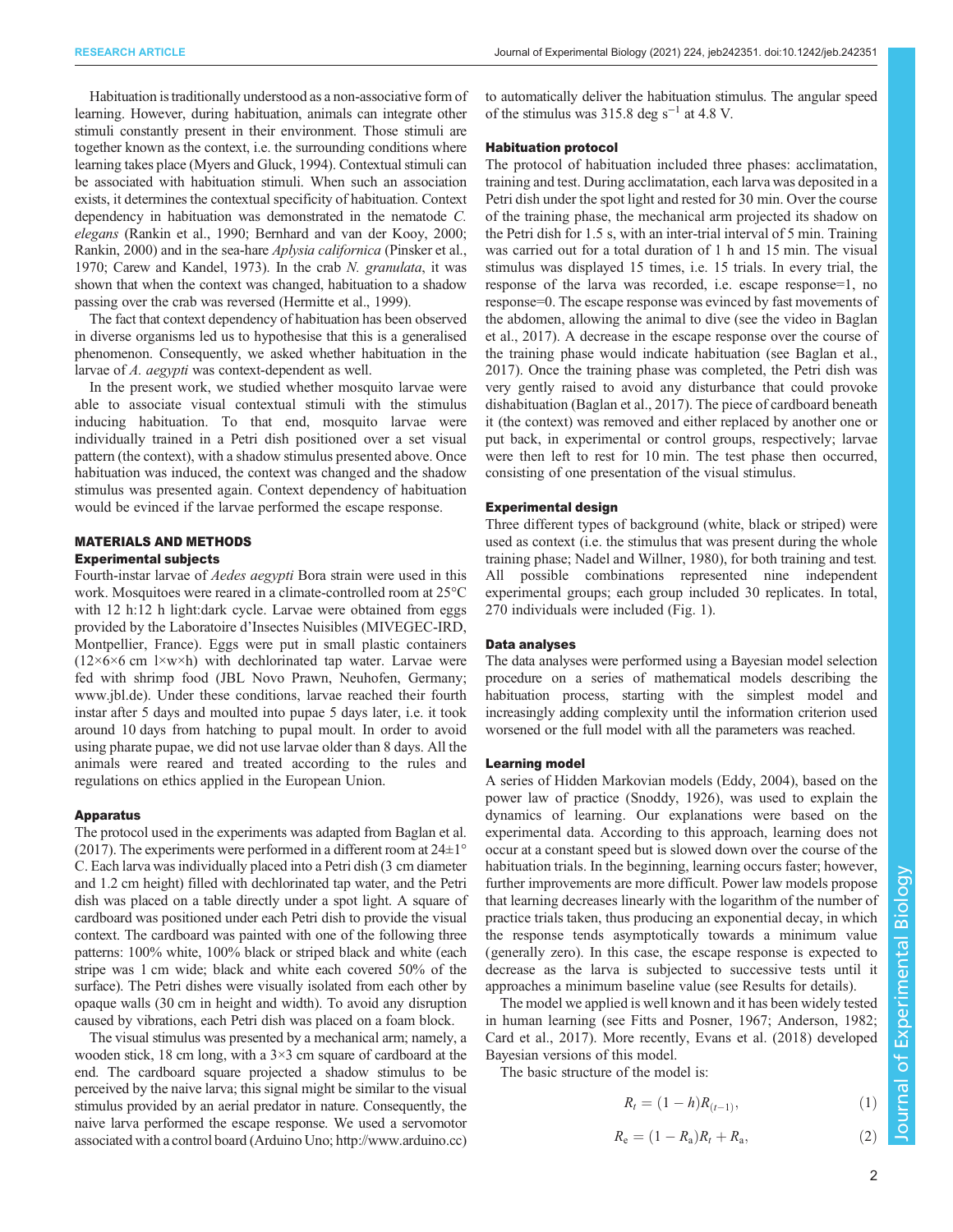<span id="page-2-0"></span>

Fig. 1. Experimental design. Three backgrounds were used as context in the training and test phases: (1) white, (2) black and (3) striped. Each visual background was replaced between the end of the training phase and the test phase. The visual background in the test was changed in the experimental groups, i.e. nine treatments were performed (n=30 in each group). For the control, the background was replaced with the same background.

where  $R_t$  is the expected response at trial t, and habituation is expressed as a response that decreases exponentially at a rate h towards zero. As the final response can be greater than zero, the response  $R_t$  is rescaled so that instead of tending asymptotically to zero, it tends towards a value called  $R_a$ , which would be the average response of the experimental subjects after an infinite number of trials; the rescaled value is called  $R_{\rm e}$ .

Once the tests were finished, the habituation could decrease or not, according to the response d during the test. The full development of the model is shown in the Appendix (see [Table A1\)](#page-5-0).

## Statistical methods

The main objective of the analyses was to define whether or not the model parameters differed among treatments (test settings, and their combinations), and to what degree. Once we defined which parameters were specific to the treatments and which parameters were general to the learning model, the values of the parameters were calculated.

The model describing learning is non-linear. Hence, the parameters could interact with each other in many possible ways. As a consequence, we used a process of selection of models through information indices to obtain an optimal model instead of simple statistical tests of the null hypothesis. These parameters would be treatment specific only in the event that a given parameter varied between treatments, and would be common to all in cases where the parameter did not vary between treatments.

Consequently, the data were analysed using a stepwise model selection procedure under a full Bayesian approach. We proposed a series of explanatory models that were generated from the null model, becoming more complex by adding parameters to each step, thus increasing complexity. The development of these models continued until the model complexity exceeded the increase in complexity caused in the model by adding a new parameter. The deviance information criterion (DIC; [Gelman et al., 2004\)](#page-6-0) was used as a decision rule for accepting/rejecting the proposed models. When a newly more complex model was rejected, because the DIC increased, the procedure stopped, and we kept the last selected model as the explanatory model.

The distribution of parameters of the models was calculated using the Markov Chain Monte Carlo (MCMC) algorithm with the pymc module for stochastic modelling in Python version 2.3.8 [\(Patil et al.,](#page-7-0) [2010](#page-7-0)).

Non-informative uniform a priori distributions between 0 and 1 were used for all the parameters, except the autocorrelation coefficient, which was between −1 and 1. A total of 200,000 iterations of the MCMC were used, of which the first 100,000 were

discarded as a burn-in, and the remaining were used to estimate the a posteriori distributions.

Using a Bayesian approach provides a more straightforward way to fit and select among a great number of models, unlike frequentist statistical methods, and the same approach has already been used by ecologists in animal behaviour studies ([Ellison, 2004](#page-6-0); [McNamara](#page-7-0) [et al., 2006; Pietrantuono et al., 2015, 2017](#page-7-0)).

Additionally, the generalised coefficient of determination (GCD) for binary data, according to [Cox and Snell \(1989\)](#page-6-0) and [Magee](#page-7-0) [\(1990\)](#page-7-0), was calculated as a measure of the fitness of each of the proposed models to the data of the experiments.

# RESULTS

# Model of A. aegypti habituation

A total of 31 models ( plus null model) were developed. Through the model selection process, we obtained a model that, according to the information criteria used (minimum DIC), was optimal in terms of explanatory power and complexity (model no. 18, [Table A1](#page-5-0)). The resulting model contained six parameters ( $h$ ,  $d_c$ ,  $R_{\text{aw}}$ ,  $R_{\text{ab}}$ ,  $R_{\text{as}}$  and  $\phi$ ), detailed in [Table A1](#page-5-0), and its explanatory power in terms of GCD was 0.9611. This means that this model is capable of explaining 96% of the variance of the study data. As explained above, all parameters that differed among test contexts, testing or their interactions, were included in the model as separate parameters (where different contexts are indicated by subscript  $j$ ), while the parameters that did not differ were replaced by a single common parameter for all treatments.

The model itself is described in Eqn A9 of the Appendix, with one parameter  $R_a$  (asymptotic response) depending on the context [one parameter per context, w (white), b (black), s (striped), resulting in three asymptotic responses:  $R_{\text{aw}}$ ,  $R_{\text{ab}}$ ,  $R_{\text{as}}$ ]; the increase in response occurred only in the case of a change of the context, but not for the context itself, so it is called  $d_c$  (here, the subscript c is used to denote the change of context) and the parameters h (the habituation rate) and  $\phi$  (the autoregressive coefficient) are independent of any context. In this way, the final model of learning by habituation for A. aegypti was:

$$
R_{ij} = \delta_j (1 - h)^t + \varphi (O_{i_{(t-1)}} - R_{O_{i(t-1)}}) + (1 - \delta_j) (d_c (j \neq k)),
$$
\n(3)

where in Eqn A2 of the Appendix, the response decays exponentially to  $R_a$  instead of zero as the conditioning trials are performed, so the final observed response is  $R_{\text{e}tj}$ :

$$
R_{\rm ej} = (1 - R_{\rm aj})R_{\rm fj} + R_{\rm aj}, \tag{4}
$$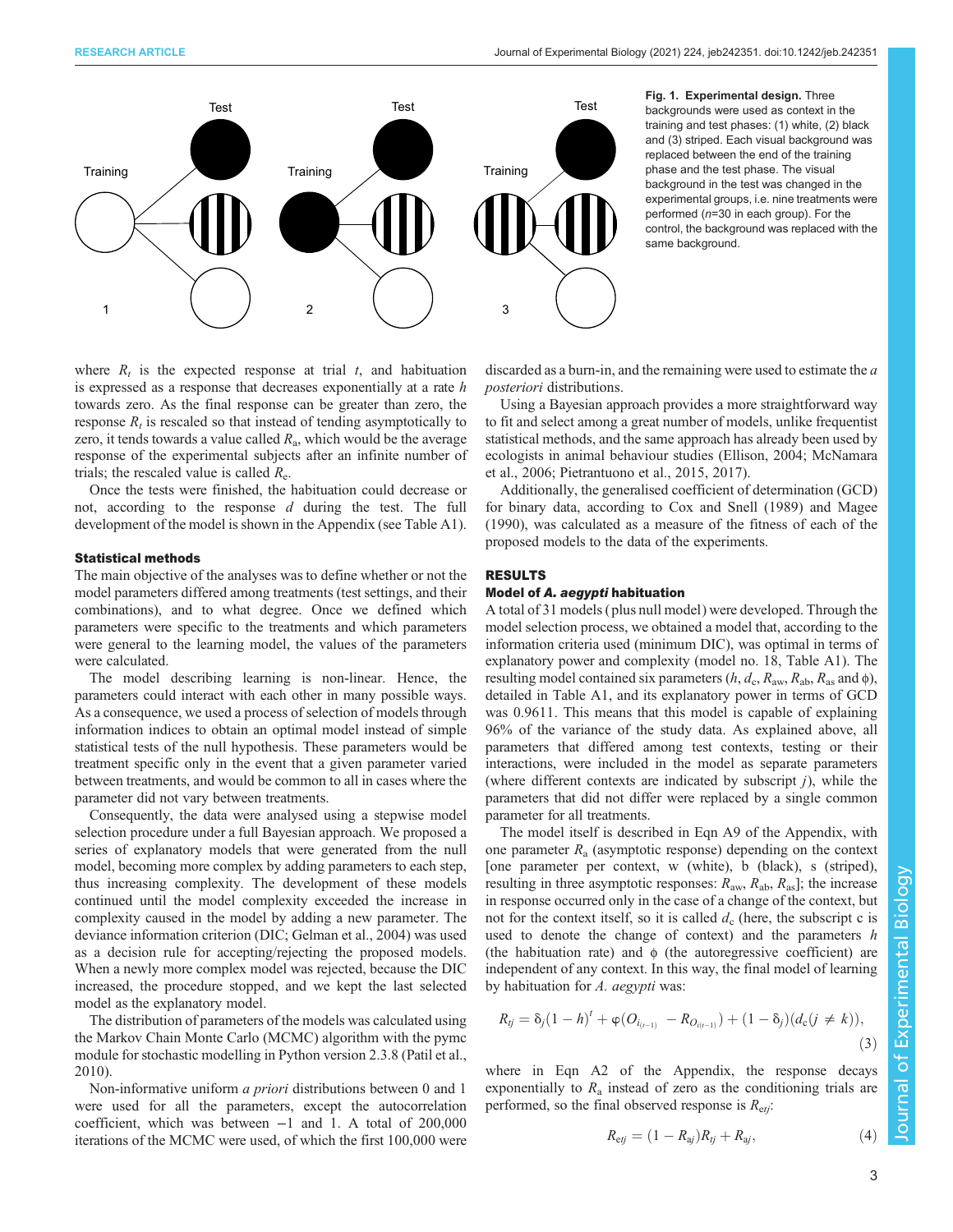## <span id="page-3-0"></span>Table 1. Estimated parameters of the selected model

| Parameter                     | Symbol       | Context          | Mean estimation and 95% CI |
|-------------------------------|--------------|------------------|----------------------------|
| <b>Habituation rate</b>       | h            | Αll              | 0.306 [0.266-0.351]        |
| Response increase             | $d_c$        | <b>Different</b> | 0.149 [0.098-0.200]        |
| Asymptotic response           | $R_{\rm aw}$ | White            | 0.270 [0.240-0.296]        |
|                               | $R_{ab}$     | <b>Black</b>     | 0.324 [0.293-0.358]        |
|                               | $R_{ac}$     | Striped          | 0.278 [0.248-0.305]        |
| Autoregressive<br>coefficient | Ø            | All              | 0.311 [0.283-0.338]        |

Mean estimated values of the response in the training phase are shown for each parameter from the selected model, with the 95% credibility interval (CI) in brackets. Subscripts w, b and s represent the white, black and striped backgrounds, respectively.

where  $j$  and  $k$  indicate the trial and test context, respectively; both can take the w, b or s values,  $\delta$  is a Kronecker delta which indicates that the insect is in trial ( $\delta=1$ ) or test ( $\delta=0$ ) context, and  $O_i$  is the observed response for the individual  $i$  at trial  $t$ .

The parameters calculated for this model (see Table 1) show that, on the one hand, the habituation rate  $(h)$  was the same for all contexts, whilst, on the other hand, the asymptotic response  $(R_a)$ depended on the context, being similar between the white and striped background, but higher with the black background. As explained in Materials and Methods, the asymptotic response had an inverse relationship with habituation, so the white and striped backgrounds favoured habituation in the long term. As can be seen in Fig. 2, the final responses with the white and striped backgrounds were similar, and the response was greatest with the black background, with similarly sloped curves in all cases.

Finally, autocorrelation was strong, as the autoregressive coefficient (ϕ) was estimated to be 0.3 (see Table 1) and could alter the results in unpredictable ways if not taken into account.

# Response levels in training and test phases

The results of our experiments evinced that the insects included in this study had a power law-type learning curve, in which the response decreased to a level that was higher than zero but lower than the initial response level. Over the course of the 15 training trials, the response to the visual stimulus decreased in all cases (Fig. 2). Therefore, habituation was observed independently of the visual background (context).

Some parameters of the learning curves were shared across all the contexts, while others were context specific (Table 1). All the backgrounds shared the same habituation rate  $(h)$ , but differed in their asymptotic responses  $(R_a)$ ; as a consequence, the speed of habituation was similar regardless of the background (visual context).

The parameter d (response increase), which was only present (i.e. different from zero) in the case of a change of background, indicates that in the test phase, the insects retained the same  $R_a$  of escape/



Fig. 2. Response levels in training and test phases. The escape response is expressed as the number of larvae performing escape responses on presentation of the visual stimulus out of the total number of assayed individuals ( $n=30$ ) for each of the nine experimental groups (A,E,I: using the same background; B-D,F-H, with a change in background). The x-axis indicates the 15 training trials plus the test. White, black and stripped backgrounds are indicated by white, black and crossed circles, respectively. Solid lines indicate the a posteriori estimated mean responses and dashed lines indicate the 95% credibility interval. The vertical line separates training from test values.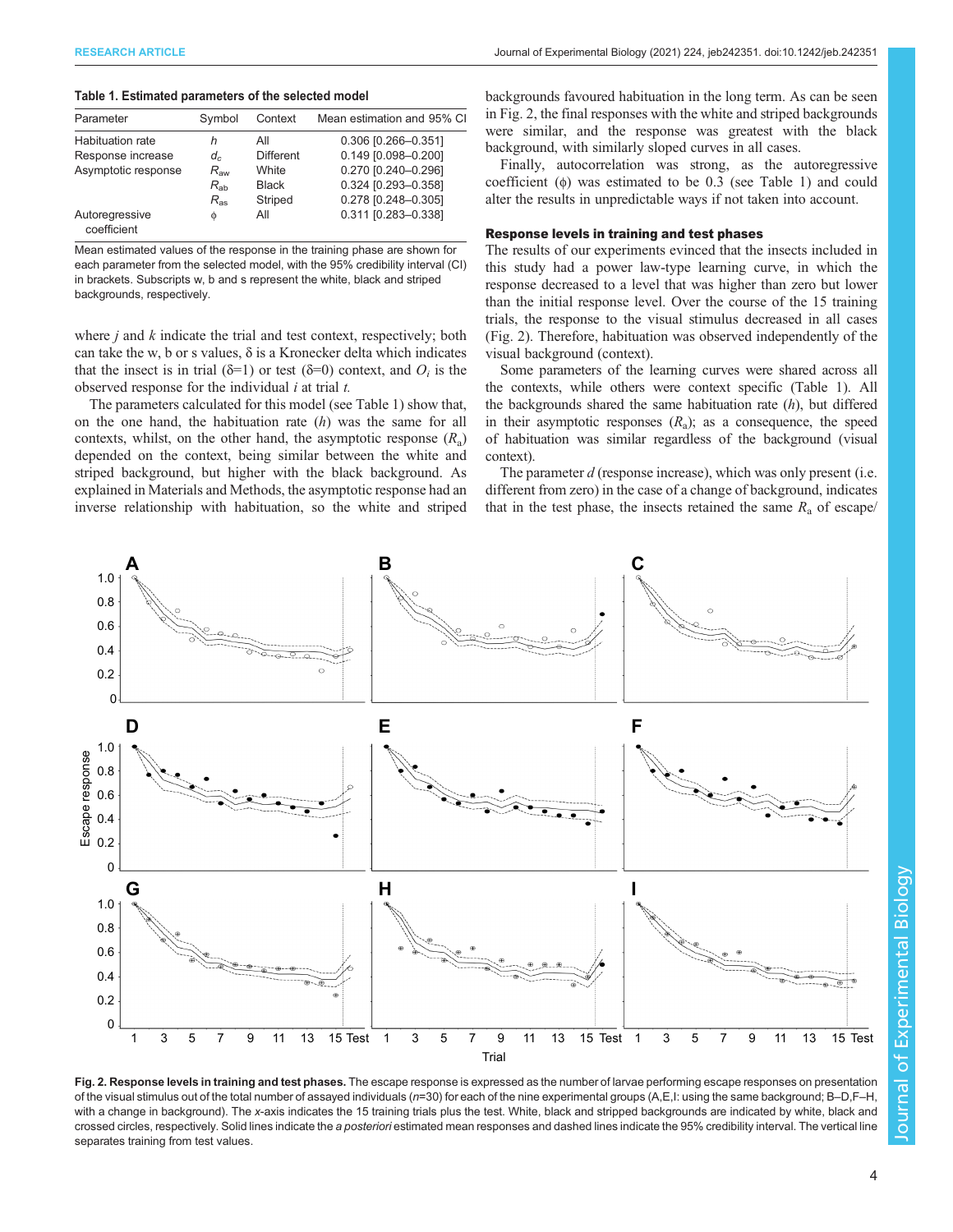response level as at the end of the training phase when using the same background, as can be seen in [Fig. 2A](#page-3-0),E,I. In the case of a change in the background between training and test, the response increased. This increase in response may be attributable to the change in background [\(Fig. 2B](#page-3-0)–D,F–H).

### **DISCUSSION**

n all the visual backgrounds applied in the present work, A. aegypti larvae could be habituated to a visual stimulus. In all the cases, the decrease in response due to habituation did not depend on the visual background (context), which was evinced by the fact that the slopes among all the learning curves did not differ. However, the habituation level was lowest when larvae were trained with the black visual context. In all cases, changing the visual context between the training and the test phases induced an increase in the response in the test, thus proving that habituation was context dependent.

As mentioned above, larvae could be habituated in all contexts. At the same time, we observed that, over the course of the training phase, a decrease in escape response occurred at the same rate in the first five trials, i.e. the slopes of the acquisition curves did not differ. In subsequent trials, behaviour differed according to the visual context. When larvae were trained with the black context, the slope decreased from the 6th trial onwards, and the response reached its asymptote at a 10% greater level than in the cases in which larvae were trained with either a striped or a white context. Therefore, habituation performance depended on the visual context. In particular, the larvae exhibited their best learning performance when trained with lighter visual contexts. In those cases, the contrast between the shadow of the moving cardboard square was greater when projected on the white than on the black surface. The lower habituation level observed with the black context could be due to the contrast between the shadow and the background being lower than in the other two contexts. Quantification of the effects of contrast on habituation level should be carried out in future experiments. For example, larvae could be trained on different solid greyscale or striped backgrounds varying the width of the stripes or the white/black area ratio.

In our study, mosquito larvae that had habituated to the visual stimulus on a white background no longer responded to the visual stimulus when tested on a white background, whilst they responded to the same stimulus when tested on a black background. Conversely, the same stimulus presented on a different visual background, i.e. a different context, was perceived as a novel stimulus inducing larvae to escape. Context specificity led us recognise that there must have been some kind of associative component of habituation between the context and the visual stimulus, as has been observed in previous work in crabs ([Tomsic](#page-7-0) [et al., 1998;](#page-7-0) [Hermitte et al., 1999](#page-6-0); [Pereyra et al., 2000\)](#page-7-0).

Thanks to the use of Markovian models combined with Bayesian statistics, it was possible to make an accurate description of the mosquito learning curve. Likewise, it was possible to formulate parameters with great biological significance, improving what has been achieved so far using generic statistical models such as those that are most commonly used to analyse habituation experiments. In this work, we calculated the rate, and the final habituation value, the increase in response produced at the end of the training procedure, and its dependency on the context, all corrected by autocorrelation, using an autoregressive (AR) term. Therefore, we suggest the use of this methodological approach to analyse this type of experiment in the future, which significantly increases the amount of information in a study, while maintaining the same design and experimental effort, using the same laboratory equipment.

Our results contribute to the so far scarcely explored learning ability of the mosquito larvae of A.  $aegypti$ , in particular, the ability to associate a constantly present visual stimulus (the context) with a moving object. Are mosquito larvae capable of associative learning? The question remains open.

Comprehensive understanding of the pre-imaginal behaviour of mosquitoes – in particular, the behavioural plasticity – will certainly allow us to better understand their adaptability to different environments. This is an important piece of the jigsaw puzzle of integrative pest control and environmental conservation.

# APPENDIX

# Model description and selection

A series of hidden Markovian models [\(Eddy, 2004\)](#page-6-0) is proposed to explain habituation. The hidden Markovian model assumes that habituation is a stochastic process in which, as in any Markovian process, future states depend only on the current state. Here, the state variable  $R$  (the expected response, i.e. the proportion of times that a given animal will respond to the presented stimulus) cannot be observed directly at an individual level (so the model is hidden), but can be inferred after observing the response of the experimental animal after each test. If  $R$  is a proportion, it is restricted to values between 0 and 1; therefore, R as a function of time was modelled as a power law learning curve as follows:

$$
R_t = (1 - h)R_t - 1,
$$
 (A1)

where  $R_t$  is the expected response at trial t and h is the habituation rate, with h being  $0 \le h \le 1$ ; so, if h is equal to 0, there is no habituation  $(R<sub>t</sub>=R<sub>t-1</sub>)$ , and if h is 1, the maximum habituation is reached after only one trial ( $R<sub>i</sub>=0$ ), independently of the value of  $R<sub>i-1</sub>$ . In this model, R decays exponentially to 0 after an infinite number of trials. However, it is possible that the asymptotic response will be different from 0: after a large number of trials, some animals will still be responding positively to the stimulus. We therefore use  $R_a$  for that asymptotic response (a lower asymptotic response means higher habituation). Now, Eqn A1 is modified as follows:

$$
R_e = (1 - R_a)R_t + R_a,
$$
 (A2)

where  $R_e$  is the expected response, which is  $R_t$  multiplied by 1– $R_a$ plus  $R_a$ , so the response decays exponentially to  $R_a$  instead of 0 as the conditioning trials are performed.

The observed increase in response after the training phase finished is also assumed to be a function with exponential decay, but now in the reverse direction, so  $R_t$  increases asymptotically to 1. Therefore, the model is modified as:

$$
R_{t} = \delta(1-h)R_{t-1} + (1-\delta)(1-(1-d)R_{t-1})
$$
  
+  $\varphi(O_{i(t-1)} - R_{e(t-1)}),$  (A3)

where  $\delta$  is a Kronecker delta, with a value of 1 if the animal is in a conditioning trial and 0 otherwise, and d is the response in the test. So, the first term (exponential decay in response) is active during the conditioning trials, and the other is 0, whereas during the test phase the first term is 0, and the second is active, giving an exponential increase. Finally, to compensate for autocorrelation in the response of the same individual used in the trials, an autoregressive term (AR) is added. This term attempts to correct for the increase or decrease in the expected response, when the experimental animal gives a positive or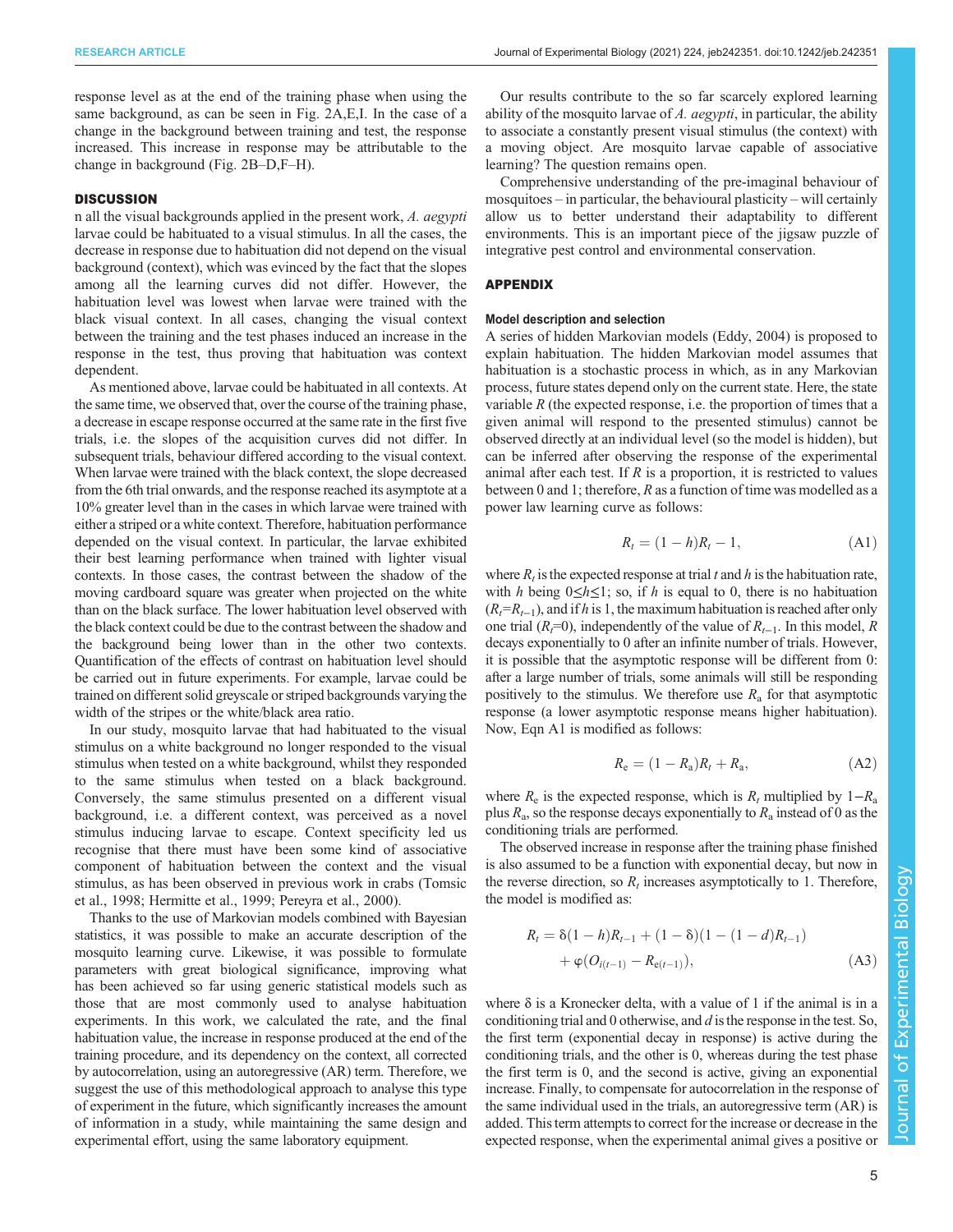# <span id="page-5-0"></span>Table A1. Models proposed to explain the behaviour of the assayed larvae

| Model |                                                                                                     |                   | Variables dependent                    | No. of         | <b>DIC</b> |        |
|-------|-----------------------------------------------------------------------------------------------------|-------------------|----------------------------------------|----------------|------------|--------|
| no.   | Model                                                                                               | Variables         | on context                             | parameters     | values     | GCD    |
| 0     | Null model (Hr=0)                                                                                   | $R_{\rm a}$       |                                        | 1              | 7967.14    |        |
| 1     | $Hr$ ( $Ra=0$ )                                                                                     | h                 |                                        | $\mathbf{1}$   | 7786.11    | 0.4885 |
| 2     | Hr+Ra                                                                                               | $h, R_a$          |                                        | 2              | 7607.97    | 0.7375 |
| 3     | Hr depending on context (Ra=0)                                                                      | h                 | h                                      | 3              | 7767.95    | 0.5288 |
| 4     | Hr depending on context+Ra                                                                          | $h, R_a$          | h                                      | 4              | 7594.21    | 0.7543 |
| 5     | Model 3+Ra depending on context                                                                     | $h, R_a$          | $R_{\rm a}$                            | 4              | 7590.99    | 0.7572 |
| 6     | Model 4+Ra depending on context                                                                     | $h, R_a$          | $h, R_a$                               | 6              | 7593.31    | 0.7587 |
| 7     | Pure Ra model (h=0)                                                                                 | $R_{\rm a}, \phi$ |                                        | 2              | 7387.26    | 0.8841 |
| 8     | $Hr+Ra (Ra=0)$                                                                                      | $h, \phi$         |                                        | $\overline{2}$ | 7244.82    | 0.9316 |
| 9     | Model 3+AR                                                                                          | $h, R_a, \phi$    |                                        | 3              | 7128.27    | 0.9559 |
| 10    | Model 4+AR                                                                                          | $h, R_a, \phi$    | h                                      | 5              | 7127.37    | 0.9567 |
| 11    | Model 5+AR                                                                                          | $h, R_a, \phi$    | $R_{\rm a}$                            | 5              | 7121.10    | 0.9577 |
| 12    | Model 6+AR                                                                                          | $h, R_a, \phi$    | $h, R_a$                               | $\overline{7}$ | 7122.59    | 0.9581 |
| 13    | Model 9+response-increase                                                                           | $h, R_a, \phi, d$ |                                        | 4              | 7116.83    | 0.9581 |
| 14    | Model 10+response-increase                                                                          | $h, R_a, \phi, d$ | h                                      | 6              | 7114.82    | 0.9590 |
| 15    | Model 11+response-increase                                                                          | $h, R_a, \phi, d$ | $R_{\rm a}$                            | 6              | 7109.93    | 0.9597 |
| 16    | Model 12+response-increase                                                                          | $h, R_a, \phi, d$ | $h, R_a$                               | 8              | 7111.68    | 0.9601 |
| 17    | Model 14+response-increase only when changing context $j \neq k$                                    | $h, R_a, \phi, d$ | H, $d(j \neq k)$                       | 6              | 7105.73    | 0.9603 |
| 18    | Model 15+response-increase only when changing context $j \neq k$                                    | $h, R_a, \phi, d$ | $R_a$ , $d(j \neq k)$                  | 6              | 7100.52*   | 0.9611 |
| 19    | Model 16+response-increase only when changing context $j \neq k$                                    | $h, R_a, \phi, d$ | h, R <sub>a</sub> , $d(j \neq k)$      | 8              | 7103.38    | 0.9613 |
| 20    | Model 14+response-increase depending on same context ( $j=k$ ) or<br>change of context $(j \neq k)$ | $h, R_a, \phi, d$ | h, $d(j\neq k)(j=k)$                   | $\overline{7}$ | 7107.45    | 0.9604 |
| 21    | Model 15+response-increase depending on same context ( $j=k$ ) or<br>change of context $(j \neq k)$ | $h, R_a, \phi, d$ | $R_a$ , $d(j \neq k)$ (j=k)            | 7              | 7102.39    | 0.9611 |
| 22    | Model 16+response-increase depending on same context ( $j=k$ ) or<br>change of context $(j \neq k)$ | $h, R_a, \phi, d$ | h, R <sub>a</sub> , $d(j \neq k)(j=k)$ | 9              | 7105.18    | 0.9613 |
| 23    | Model 14+response-increase depending on habituation context (j)                                     | $h, R_a, \phi, d$ | h, d(j)                                | 8              | 7111.62    | 0.9601 |
| 24    | Model 15+response-increase depending on habituation context (i)                                     | $h, R_a, \phi, d$ | $R_a$ , $d(j)$                         | 8              | 7109.29    | 0.9604 |
| 25    | Model 16+response-increase depending on habituation context ( $i$ )                                 | $h, R_a, \phi, d$ | $h, R_a, d(j)$                         | 10             | 7112.76    | 0.9605 |
| 26    | Model 14+response-increase depending on test context $(j)$                                          | $h, R_a, \phi, d$ | h, d(k)                                | 8              | 7116.30    | 0.9594 |
| 27    | Model 15+response-increase depending on test context $(j)$                                          | $h, R_a, \phi, d$ | $R_a$ , $d(k)$                         | 8              | 7111.59    | 0.9601 |
| 28    | Model 16+response-increase depending on test context $(k)$                                          | $h, R_a, \phi, d$ | $h, R_a, d(k)$                         | 10             | 7114.02    | 0.9603 |
| 29    | Model 14+response-increase the combination of both habituation and<br>test context $(i, k)$         | $h, R_a, \phi, d$ | h, d(j,k)                              | 14             | 7110.51    | 0.9620 |
| 30    | Model 15+response-increase the combination of both habituation and<br>test context $(i, k)$         | $h, R_a, \phi, d$ | $R_a$ , $d(j,k)$                       | 14             | 7107.77    | 09623  |
| 31    | Model 16+response-increase the combination of both habituation and<br>test context $(i, k)$         | $h, R_a, \phi, d$ | h, $R_a$ , $d(j,k)$                    | 16             | 7110.34    | 0.9625 |

Models proposed in the Bayesian selection process, its parameters and values of the deviation information criterion (DIC), and generalised coefficient of determination for logistic distribution (GCD), according to [Cox](#page-6-0) and Snell (1989) and [Magee \(1990\)](#page-7-0). Bold indicates the selected model with the lowest DIC value. Asterisks indicate the selected model. The null model does not have a coefficient of determination, because it is used to calculate this coefficient for the other models. The model terms are abbreviated as follows: Hr (symbol h), habituation rate; Ra (symbol R<sub>a</sub>), asymptotic response; AR, autoregressive term (symbol  $\phi$ ). For definitions of variables, see Appendix.

negative response to the stimulus:

$$
R_{t} = \delta(1-h)R_{t-1} + (1-\delta)(1-(1-d)R_{t-1}) + \varphi(O_{i(t-1)} - R_{e(t-1)}),
$$
\n(A4)

where  $\phi$  is the autocorrelation coefficient,  $O_{i(t-1)}$  is the observed response of the animal *i* in the previous trial, and  $R_{e(t-1)}$  is the expected response in the previous trial.

Then, it is possible to simplify, given that all the animals have the same initial conditions at  $t=0$ , with  $R<sub>t</sub>=0=1$ , and only one test trial is performed. The full model for any trial is set as follows:

$$
R_t = \delta(1-h)^t + \varphi(O_{i(t-1)} - R_{O_{i(t-1)}}) + (1-\delta)d. \tag{A5}
$$

If the response of the experimental animal is context dependent, Eqn A5 could be modified as follows:

$$
R_{ij} = \delta(1 - h_j)^t + \varphi(O_{i(t-1)} - R_{O_{i(t-1)}}) + (1 - \delta_j)d, \qquad (A6)
$$

where as in Eqn A2, the response decays exponentially to  $R_a$  instead of 0 as the conditioning trials are performed, so the final observed response is  $R_{\text{e}ti}$ :

$$
R_{\rm ej} = (1 - R_{\rm aj})R_{\rm ij} + R_{\rm aj}, \tag{A7}
$$

where subscript  $j$  corresponds to the context in which the trial was performed. Intermediate models between Eqns A1 and A2 were possible, with some of the parameters  $R_a$ , h and d being context dependent. Furthermore, under this experimental design, the test phase could be performed in a different context from the training phase, so Eqn A2 could be modified to add another subscript called  $k$ , which is the context in which the trial stage was performed.

Then, the variable d becomes dependent in two different contexts  $j$  and  $k$ . If  $j$  and  $k$  represent the total number of contexts used in the training and test phases respectively, the  $d$  variable follows  $j$ parameters if it depends on habituation context, and  $k$  parameters if it only depends on test phase context, and  $j \times k$  parameters if it depends on both contexts. Finally, there is the possibility that the response increase does not depend on the context itself, but on the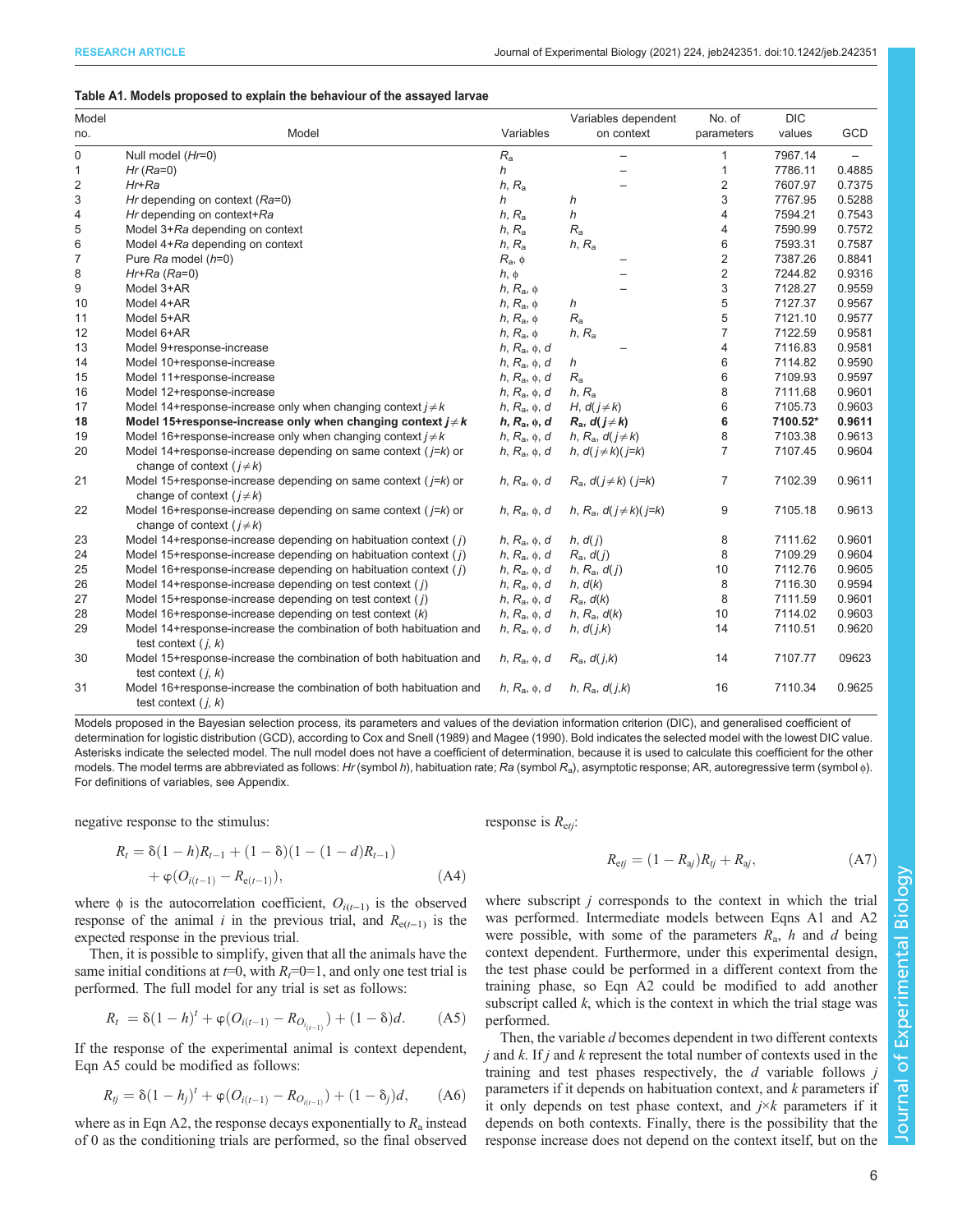<span id="page-6-0"></span>

Fig. A1. Conceptual model of the habituation learning curve. Graph showing the habituation curve proposed in this study. Habituation is assumed to produce a decreasing mean response that decays exponentially at a given rate until the trials are completed. The initial response is 1, and it decays to an asymptotic value greater than 0, shown by the dashed line.

change of context:

$$
R_{ij} = \delta(1 - hj)^{t} + \varphi (O_{i(t-1)} - R_{O_{i(t-1)}})
$$
  
+  $(1 - \delta_j)(d_e(j = k) + d_c(j \neq k)),$  (A8)

where the asymptote is greater than 0, as in Eqn A2, so the final observed response is  $R_{\text{e}ti}$ :

$$
R_{\rm ej} = (1 - R_{\rm aj})R_{\rm tj} + R_{\rm aj}.\tag{A9}
$$

Thus, there are two possible response increase parameters, one  $(d_e)$ that corresponds to the expected response increase, if the test context is the same as the conditioning context ( $j=k$ ), and a second ( $j \neq k$ ) that corresponds to the expected increase in response if the test context is different from the conditioning context  $(d_c)$  (see Fig. A1). For model selection procedure by means of the deviation information criterion (DIC), see [Table A1.](#page-5-0)

#### Acknowledgements

We are very thankful to Prof. Claudio Lazzari, Dr Valeria Fernández-Arhex and Martin Dessart for their collaboration and useful comments. We especially thank María Emilia Amadio and David de Luca for helping us with the experiments and for being so lovely! We thank two anonymous reviewers for their comments on the resubmitted version of the manuscript. The authors would also like to acknowledge Argentine public policies for education, science and technology carried out between 2003 and 2015, which supported the development of this research work.

#### Competing interests

The authors declare no competing or financial interests.

#### Author contributions

Conceptualization: A.L.P., O.A.B., F.J.G.; Methodology: O.A.B., F.J.G.; Software: O.A.B.; Validation: A.L.P., M.B.A., O.A.B., F.J.G.; Formal analysis: A.L.P., M.B.A., O.A.B., F.J.G.; Investigation: A.L.P., M.B.A., O.A.B., F.J.G.; Resources: O.A.B., F.J.G.; Data curation: A.L.P., M.B.A., O.A.B., F.J.G.; Writing - original draft: A.L.P., M.B.A., O.A.B., F.J.G.; Writing - review & editing: A.L.P., M.B.A., O.A.B., F.J.G.; Visualization: A.L.P., M.B.A., O.A.B., F.J.G.; Supervision: O.A.B., F.J.G.; Project administration: F.J.G.; Funding acquisition: O.A.B., F.J.G.

# Funding

This work was supported by IBIAL (Integrative Biology of Insects Affecting human Life; [FP7 PEOPLE Marie Curie Actions IRSES](https://FP7 PEOPLE Marie Curie Actions IRSES) 319015). A.L.P. was a postdoctoral fellow and is currently a PI of Consejo Nacional de Investigaciones Científicas y Técnicas (CONICET; The National Scientific and Technical Research Council of Argentina). M.B.A. is a postdoctoral fellow of Consejo Nacional de Investigaciones Científicas y Técnicas.

#### References

- [Alonso, W. J. and Schuck-Paim, C.](https://doi.org/10.1111/j.1365-2915.2006.00623.x) (2006). The 'ghosts' that pester studies on [learning in mosquitoes: guidelines to chase them off.](https://doi.org/10.1111/j.1365-2915.2006.00623.x) Med. Vet. Entomol. 20, [157-165. doi:10.1111/j.1365-2915.2006.00623.x](https://doi.org/10.1111/j.1365-2915.2006.00623.x)
- Anderson, J. R. [\(1982\). Acquisition of cognitive skill.](https://doi.org/10.1037/0033-295X.89.4.369) Psychol. Rev. 89, 369. doi:10. [1037/0033-295X.89.4.369](https://doi.org/10.1037/0033-295X.89.4.369)
- Askew, H. R. [\(1970\). Effects of stimulus intensity and intertrial interval on](https://doi.org/10.1037/h0029745) [habituation of the head-shake response in the rat.](https://doi.org/10.1037/h0029745) J. Comp. Physiol. Psychol. 72[, 492-497. doi:10.1037/h0029745](https://doi.org/10.1037/h0029745)
- [Baglan, H., Lazzari, C. and Guerrieri, F.](https://doi.org/10.1016/j.jinsphys.2017.01.001) (2017). Learning in mosquito larvae (Aedes aegypti[\): habituation to a visual danger signal.](https://doi.org/10.1016/j.jinsphys.2017.01.001) J. Ins. Physiol. 98, 160-166. [doi:10.1016/j.jinsphys.2017.01.001](https://doi.org/10.1016/j.jinsphys.2017.01.001)
- Bailey, C. H. and Chen, M. [\(1983\). Morphological basis of long-term](https://doi.org/10.1126/science.6828885) [habituation and sensitization in](https://doi.org/10.1126/science.6828885) Aplysia. Science 220, 91-93. doi:10.1126/ [science.6828885](https://doi.org/10.1126/science.6828885)
- Bernhard, N. and van der Kooy, D. [\(2000\). A behavioral and genetic dissection of](https://doi.org/10.1101/lm.7.4.199) [two forms of olfactory plasticity in](https://doi.org/10.1101/lm.7.4.199) Caenorhabditis elegans: Adaptation and habituation. Learn. Mem. 7[, 199-212. doi:10.1101/lm.7.4.199](https://doi.org/10.1101/lm.7.4.199)
- [Best, J. D., Berghmans, S., Hunt, J. F. G., Clarke, S. C., Fleming, A., Goldsmith,](https://doi.org/10.1038/sj.npp.1301489) P. and Roach, A. G. [\(2008\). Non-associative learning in larval Zebrafish.](https://doi.org/10.1038/sj.npp.1301489) Neuropsychopharmacology 33[, 1206-1215. doi:10.1038/sj.npp.1301489](https://doi.org/10.1038/sj.npp.1301489)
- [Boisseau, R. P., Vogel, D. and Dussutour, A.](https://doi.org/10.1098/rspb.2016.0446) (2016). Habituation in non-neural [organisms: evidence from slime moulds.](https://doi.org/10.1098/rspb.2016.0446) Proc. R. Soc. B 283, 20160446. doi:10. [1098/rspb.2016.0446](https://doi.org/10.1098/rspb.2016.0446)
- [Bouyer, J., Pruvot, M., Bengaly, Z., Guerin, P. M. and Lancelot, R.](https://doi.org/10.1098/rsbl.2006.0578) (2007). [Learning influences host choice in tsetse.](https://doi.org/10.1098/rsbl.2006.0578) Biol. Lett. 3, 113-117. doi:10.1098/rsbl. [2006.0578](https://doi.org/10.1098/rsbl.2006.0578)
- Braun, G. and Bicker, G. [\(1992\). Habituation of an appetitive reflex in the](https://doi.org/10.1152/jn.1992.67.3.588) honeybee. J. Neurophisiol. 67[, 588-598. doi:10.1152/jn.1992.67.3.588](https://doi.org/10.1152/jn.1992.67.3.588)
- [Brunner, D. and Maldonado, H.](https://doi.org/10.1007/BF01342643) (1988). Habituation in the crab Chasmagnathus granulatus[: effect of morphine and naloxone.](https://doi.org/10.1007/BF01342643) J. Comp. Physiol. A 162, 687-694. [doi:10.1007/BF01342643](https://doi.org/10.1007/BF01342643)
- Card, S. K., Moran, T. P. and Newell, A. (2017). The Psychology of Human-Computer Interaction, 1st edn. Kindle edn. Boca Ratón, FL, USA: CRC Press.
- Carew, T. J. and Kandel, E. R. [\(1973\). Acquisition and retention of long-term](https://doi.org/10.1126/science.182.4117.1158) habituation in Aplysia[: correlation of behavioral and cellular processes.](https://doi.org/10.1126/science.182.4117.1158) Science 182[, 1158-1160. doi:10.1126/science.182.4117.1158](https://doi.org/10.1126/science.182.4117.1158)
- [Chilaka, N., Perkins, E. and Tripet, F.](https://doi.org/10.1186/1475-2875-11-27) (2012). Visual and olfactory associative [learning in the malaria vector](https://doi.org/10.1186/1475-2875-11-27) Anopheles gambiae sensu stricto. Malar. J. 11, 1-27. [doi:10.1186/1475-2875-11-27](https://doi.org/10.1186/1475-2875-11-27)
- [Christensen, J. W., Rundgren, M. and Olsson, K.](https://doi.org/10.2746/042516406778400574) (2010). Training methods for [horses: habituation to a frightening stimulus.](https://doi.org/10.2746/042516406778400574) Equine Vet. J. 38, 439-443. doi:10. [2746/042516406778400574](https://doi.org/10.2746/042516406778400574)
- Cox, D. R. and Snell, E. J. (1989). Analysis of Binary Data. Chapman & Hall, London.
- Dong, S. and Clayton, D. F. [\(2009\). Habituation in songbirds.](https://doi.org/10.1016/j.nlm.2008.09.009) Neurobiol. Learn. Mem. 92[, 183-188. doi:10.1016/j.nlm.2008.09.009](https://doi.org/10.1016/j.nlm.2008.09.009)
- Dycus, W. A. and Powers, A. S. (1997). Eyeblink cross-habituation between tactile and acoustic system in humans. Psychobiology 28, 507-514.
- Eddy, S. R. [\(2004\). What is a hidden Markov model?.](https://doi.org/10.1038/nbt1004-1315) Nat. Biotechnol. 22, [1315-1316. doi:10.1038/nbt1004-1315](https://doi.org/10.1038/nbt1004-1315)
- Ellison, A. M. [\(2004\). Bayesian inference in ecology.](https://doi.org/10.1111/j.1461-0248.2004.00603.x) Ecol. Lett. 7, 509-520. doi:10. [1111/j.1461-0248.2004.00603.x](https://doi.org/10.1111/j.1461-0248.2004.00603.x)
- [Evans, N. J., Brown, S. D., Mewhort, D. J. K. and Heathcote, A.](https://doi.org/10.1037/rev0000105) (2018). Refining the law of practice. Psychol. Rev. 125[, 592. doi:10.1037/rev0000105](https://doi.org/10.1037/rev0000105)
- [Fischer, T. M., Jacobson, D. A., Counsell, A. N., Pelot, M. A. and Demorest, K.](https://doi.org/10.1016/j.nlm.2010.11.016) [\(2011\). Regulation of low-threshold afferent activity may contribute to short-term](https://doi.org/10.1016/j.nlm.2010.11.016) habituation in Aplysia californica. [Neurobiol. Learn. Mem.](https://doi.org/10.1016/j.nlm.2010.11.016) 95, 248-259, doi:10. [1016/j.nlm.2010.11.016](https://doi.org/10.1016/j.nlm.2010.11.016)
- Fitts, P. M. and Posner, M. I. (1967). Human Performance; Basic Concepts in Psychology, 162 pp. Boston, Massachusetts, USA: Wadsworth.
- Gelman, A., Carlin, J. B., Stern, H. S. and Rubin, D. B. (2004). Bayesian Data Analysis, 2nd edn., 690 pp. Boca Ratón, FL, USA: Chapman & Hall.
- Gerber, B. and Menzel, R. [\(2000\). Contextual modulation of memory consolidation.](https://doi.org/10.1101/lm.7.3.151) Learn. Mem. 7[, 151-158. doi:10.1101/lm.7.3.151](https://doi.org/10.1101/lm.7.3.151)
- Giles, A. C. and Rankin, A. H. [\(2009\). Behavioral and genetic characterization of](https://doi.org/10.1016/j.nlm.2008.08.004) habituation using [Caenorhabditis elegans](https://doi.org/10.1016/j.nlm.2008.08.004). Neurobiol. Learn. Mem. 92, 139-146. [doi:10.1016/j.nlm.2008.08.004](https://doi.org/10.1016/j.nlm.2008.08.004)
- Glanzman, D. L. [\(2011\). Olfactory habituation: fresh insights from flies.](https://doi.org/10.1073/pnas.1111230108) Proc. Natl. Acad. Sci. USA 108[, 14711-14712. doi:10.1073/pnas.1111230108](https://doi.org/10.1073/pnas.1111230108)
- Groves, P. M. and Thompson, R. F. [\(1970\). Habituation: a dual-process theory.](https://doi.org/10.1037/h0029810) Psychol. Rev. 77[, 419-450. doi:10.1037/h0029810](https://doi.org/10.1037/h0029810)
- Hemmi, J. M. and Tomsic, D. [\(2012\). The neuroethology of escape in crabs: from](https://doi.org/10.1016/j.conb.2011.11.012) [sensory ecology to neurons and back.](https://doi.org/10.1016/j.conb.2011.11.012) Curr. Opin. Neurobiol. 22, 194-200. doi:10. [1016/j.conb.2011.11.012](https://doi.org/10.1016/j.conb.2011.11.012)
- [Hermitte, G., Pedreira, M. E., Tomsic, D. and Maldonado, H.](https://doi.org/10.1006/nlme.1998.3858) (1999). Context shift [and protein synthesis inhibition disrupt long-term habituation after spaced, but not](https://doi.org/10.1006/nlme.1998.3858) [massed, training in the crab](https://doi.org/10.1006/nlme.1998.3858) Chasmagnathus. Neurobiol. Learn. Mem. 71, 34-49. [doi:10.1006/nlme.1998.3858](https://doi.org/10.1006/nlme.1998.3858)